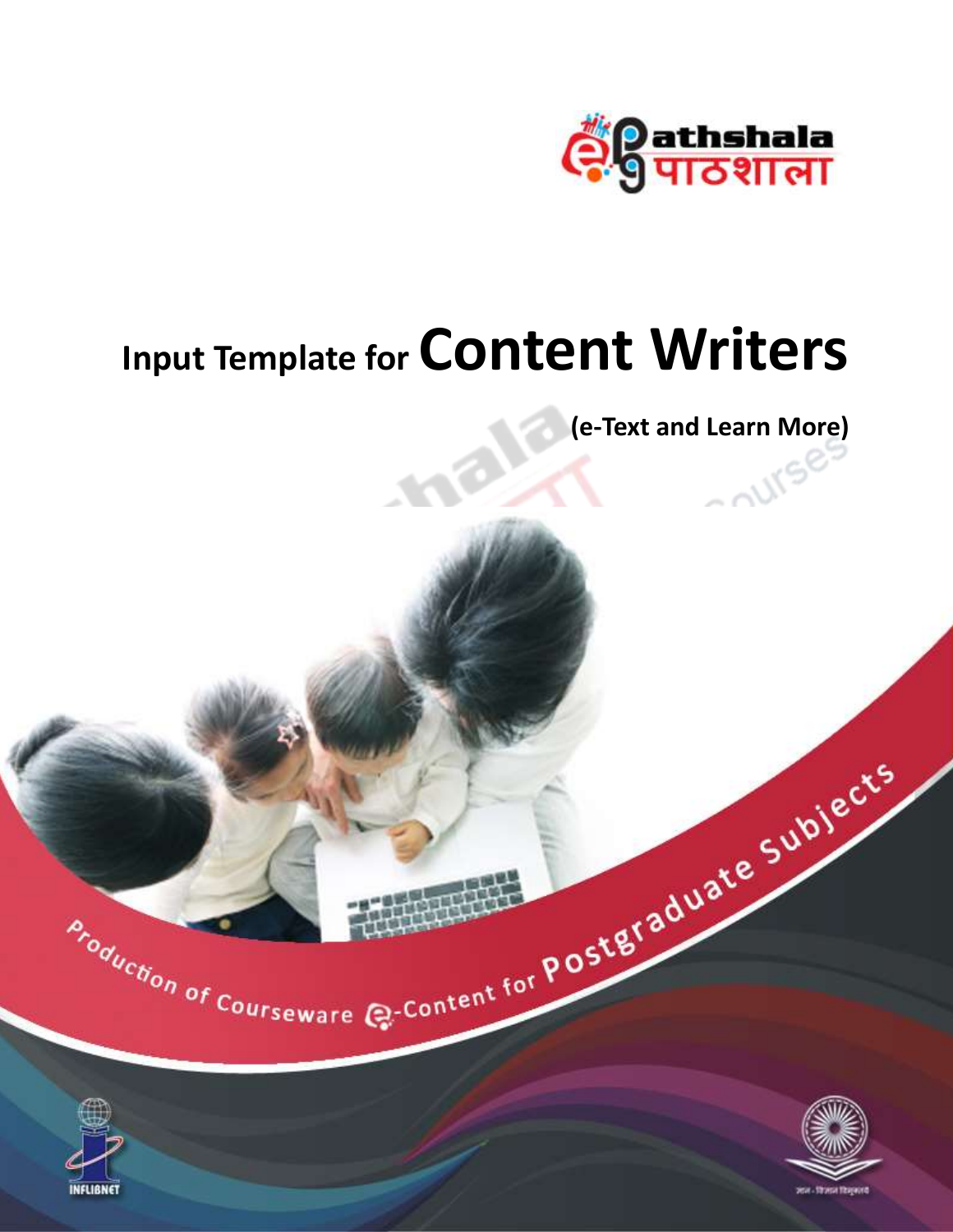

v

 $50$ 

# **1. Details of Module and its Structure**

| <b>Module Detail</b>     |                                                                                                                |  |  |
|--------------------------|----------------------------------------------------------------------------------------------------------------|--|--|
| <b>Subject Name</b>      | <b>BOTANY</b>                                                                                                  |  |  |
| <b>Paper Name</b>        | Ecology                                                                                                        |  |  |
| <b>Module Name/Title</b> | Biogeographical zones                                                                                          |  |  |
| <b>Module Id</b>         |                                                                                                                |  |  |
| <b>Pre-requisites</b>    | and ecosystems in<br>Distribution<br>of species (biology),<br>organisms,<br>geographic space and through time. |  |  |
| <b>Objectives</b>        | To understand the concept of biogeographical zone and distribution of<br>species.                              |  |  |
| <b>Keywords</b>          | Phyto-geography, Zoo-geography, Flora, Fauna.                                                                  |  |  |

### **Structure of Module / Syllabus of a module (Define Topic / Sub-topic of module )**

| Biogeographical zones Trans Himalayan, Himalayan, The Indian Desert, The semi-Arid,         |
|---------------------------------------------------------------------------------------------|
| Western ghats, The Deccan peninsula, The Gangetic plain, Coasts,<br>North-East, The Islands |

## **2. Development Team**

| Role                              | Name                           | Affiliation                                       |
|-----------------------------------|--------------------------------|---------------------------------------------------|
| <b>Subject Coordinator</b>        | Prof. Sujata Bhargara          | <b>Savitribai Phule Pune</b><br><b>University</b> |
| <b>Paper Coordinator</b>          | <b>N.S.R Krishnayya</b>        | <b>MS University Baroda</b>                       |
| <b>Content Writer/Author (CW)</b> | Dr. Swati Diwakar              | <b>Delhi University</b>                           |
| <b>Content Reviewer (CR)</b>      | $\langle$ N.S.R Krishnayya $>$ |                                                   |
| <b>Language Editor (LE)</b>       | $\langle$ Dr A.N. Latey>       | Savitribai Phule Pune<br><b>University</b>        |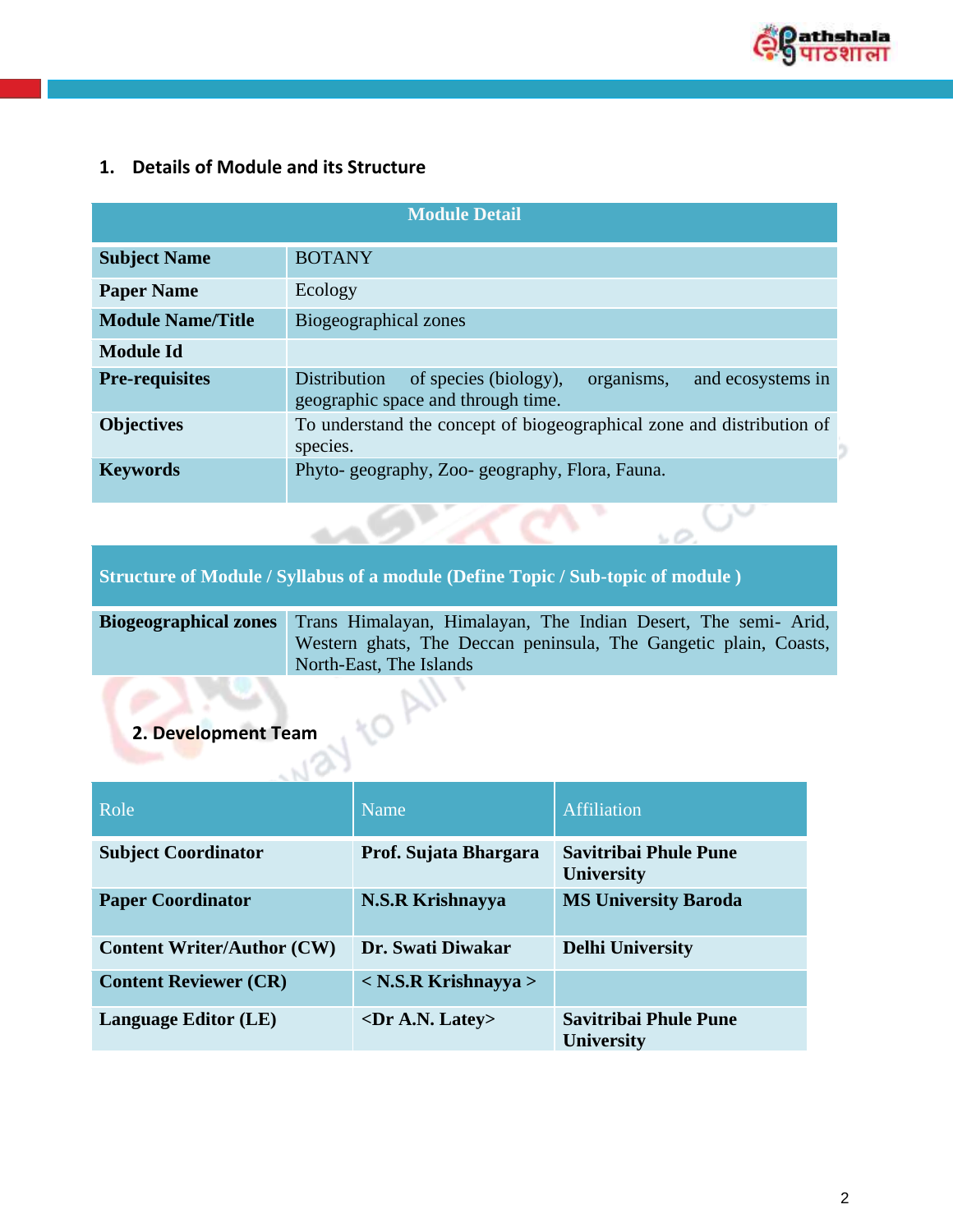

I Courses

#### TABLE OF CONTENTS

Introduction

- 1. Trans Himalayan
- 2. Himalayan
- 3. The Indian Desert
- 4. The Semi-Arid
- 5. Western ghats
- 6. The Deccan Peninsula
- 7. The Gangetic plain
- 8. Coasts
- 9. North- East
- 10. The Islands

# **BIOGEOGRAPHICAL ZONES OF INDIA**

"*The study of what organisms lives where on earth and why*"- (From Humphries and Parenti, 1999)

Biogeography is the study of the distribution of [species](http://en.wikipedia.org/wiki/Species) [\(biology\)](http://en.wikipedia.org/wiki/Biology), [organisms,](http://en.wikipedia.org/wiki/Organisms) and [ecosystems](http://en.wikipedia.org/wiki/Ecosystems) in geographic [space](http://en.wikipedia.org/wiki/Geography) and through time. This subject has started receiving the attention in 19<sup>th</sup> century (MoEF & Kalpavriksh2004). Biogeography is divided into 2 parts: i.) Phyto- geography that deals with origin, distribution, & environmental relationships of plant and ii.) Zoo- geography that deals with the migration  $&$  distribution of animals.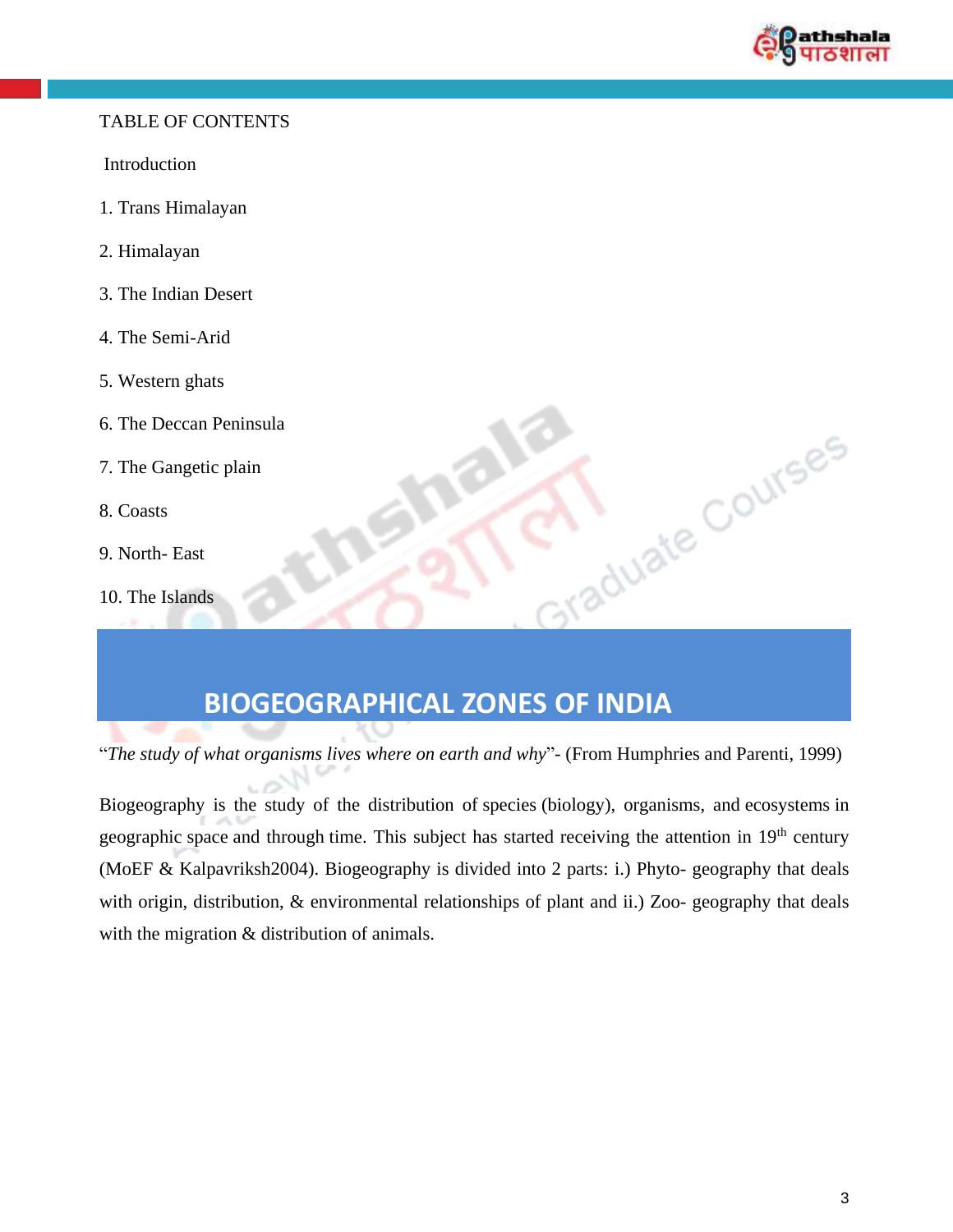



Figure 1: Diagrammatic sketch of the world showing (A) Floral Kingdoms, and (B) Zoogeographical regions, (Cox and Moore 2006)

#### **Bio-Geographical Classification of India**

India is one of the 12<sup>th</sup> Mega diverse regions of world. (Mexico, Columbia, Madagaskar, Ecuador, Cameroon, Peru, Brazil, Jaira, China, Malaysia, Indonesia and India) Myers *et al* 2001.

India can be conveniently divided into ten major regions based on geography, climate and pattern of vegetation seen and the communities of mammals, birds, reptiles, amphibians, insects and other invertebrates that live in them. Each of these regions contains a variety of ecosystems such as forests, grasslands, lakes, rivers, wetlands, mountains and hills which have specific plants and animal species.

Bio-geographic classification of India describing 10 bio-geographic zones in India are further divided into 25 secondary units called biogeographic provinces giving weight to particular communities separated by dispersal barriers or gradual change in environmental factors (Rodgers et. al., 2002). The classification was done using various factors such as altitude, moisture, topography, rainfall, etc. Biogeographic zones were used as a basis for planning wildlife protected areas in India.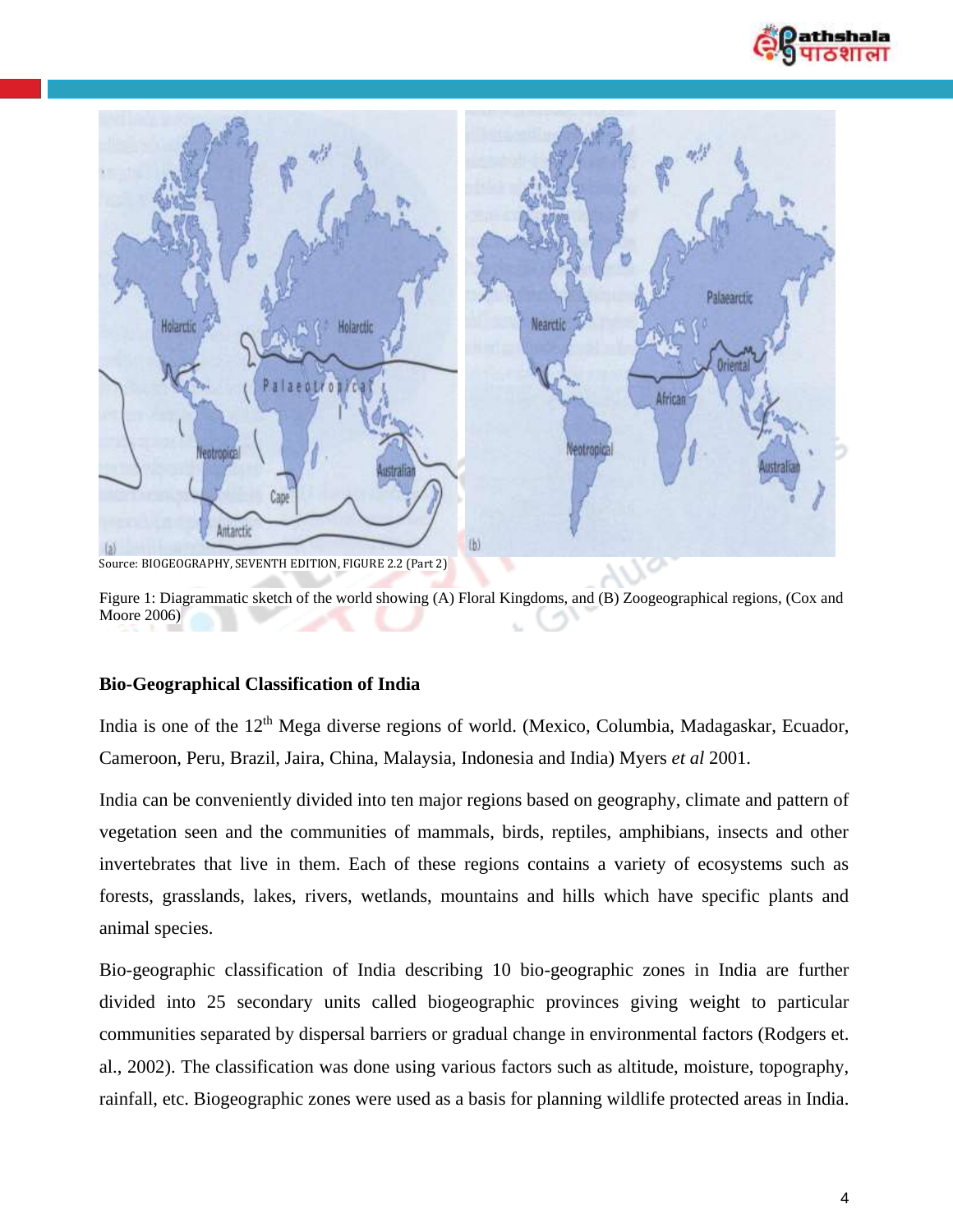

The 10 bio-geographic zones which are distinguished clearly in India and each harbour its own assemblage of animal and plant communities. These 10 zones described in Table 1 and Figure 2.

|            | Biogeographic zones | Biotic provinces          |
|------------|---------------------|---------------------------|
|            | 1. Trans-Himalayan  | <b>1A</b> Tibetan         |
|            | 2. Himalayan        | 2A North-West Himalaya    |
|            |                     | 2B West Himalaya          |
|            |                     | 2C Central Himalaya       |
|            |                     | 2D East Himalaya          |
|            | 3. Desert           | 3A Kutch                  |
|            |                     | 3B Thar                   |
|            | 4. Semi-arid        | 4A Punjab                 |
|            |                     | 4B Gujarat-Rajwara        |
|            | 5. Western Ghats    | 5A Malabar Coast          |
|            |                     | 5B Western Ghat Mountains |
|            | 6. Deccan Peninsula | 6A Deccan Plateau South   |
|            |                     | 6B Central Plateau        |
|            |                     | <b>6C Eastern Plateau</b> |
|            |                     | 6D Chhota Nagpur          |
|            | 7. Gangetic Plain   | 7A Upper Gangetic Plain   |
|            |                     | 7B Lower Gangetic Plain   |
|            | 8. Northeast India  | 8A Brahmaputra Valley     |
|            |                     | 8B Assam hills            |
| 9. Islands |                     | 9A Andaman Islands        |
|            |                     | 9B Nicobar Islands        |
|            |                     | 9C Lakshadweep Islands    |
|            | 10. Coasts          | 10A West Coast            |
|            |                     | <b>10B East Coast</b>     |

Table 1: Biogeographic zones and biotic provinces of India

Source: Ecology environment and resource conservation, Table 7.4 (Part 7) Singh *et al* (2006)



Photo: Rodgers,Panwar & Mathur

Figure 2: Map of India showing biogeographic zones

#### 1. **Trans- Himalayan**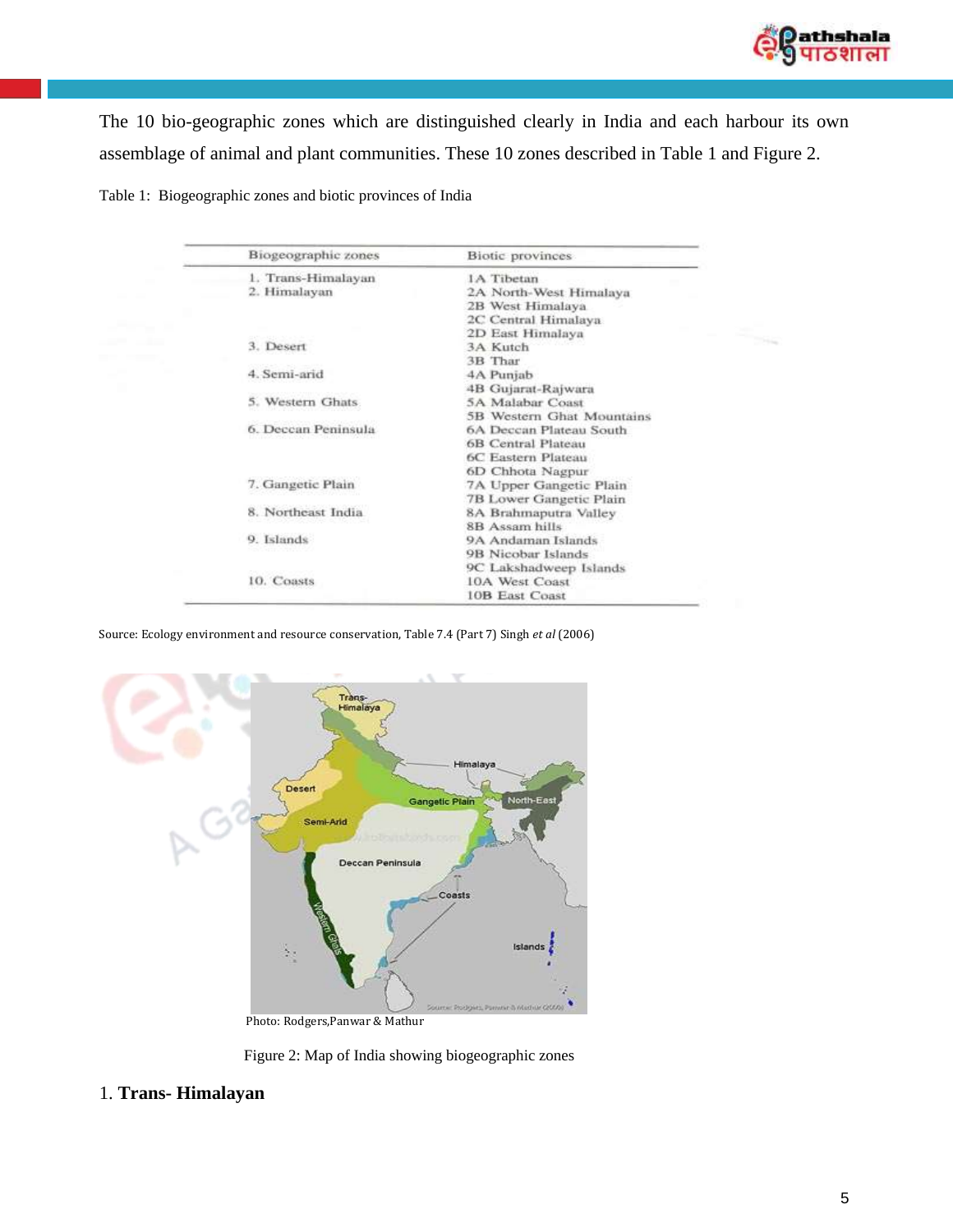

Constituting 5.6 percent of the country's geographical area, this zone includes high altitude cold and arid mountain areas, including cold deserts (Figure 2). An extension of the Tibetan Plateau, this zone has sparse alpine steppe vegetation with endemic species such as Ibex, Snow leopard, Black necked crane, marbled cat, Marmots. It supports some of the biggest populations of wild sheep and goats in the world as well as some rare species of fauna such as Snow Leopard (*Uncia uncia*). The black necked crane is the most distinctive bird of an impressive and district avifauna developed in lakes and marshes.



Figure 3: Uncia uncia (Snow Leopard) Figure 4: Impatiens glandulifera (Himalayan Balsam)

#### 2. **Himalayan**

Consisting of the entire Himalayan mountain range, this zone covers 6.4 percent of the total geographical area and has alpine and sub-alpine forests, grassy meadows and moist deciduous forests. More than 300 million population of the Indo-Gangetic plain are dependent on the Himalayan waters. The Himalayan zone has diverse habitats for a range of species including endangered ones such as Hangul (*Cervus eldi eldi*) and Musk Deer (*Moschus moschiferus*). In lower subtropical belt mixed deciduous forests occupy lowest elevations, they are replaced by chir pine (*Pinus roxburgii*) and then by banj oak (*Quercus leucotrichophora*) at around 2000m elevations.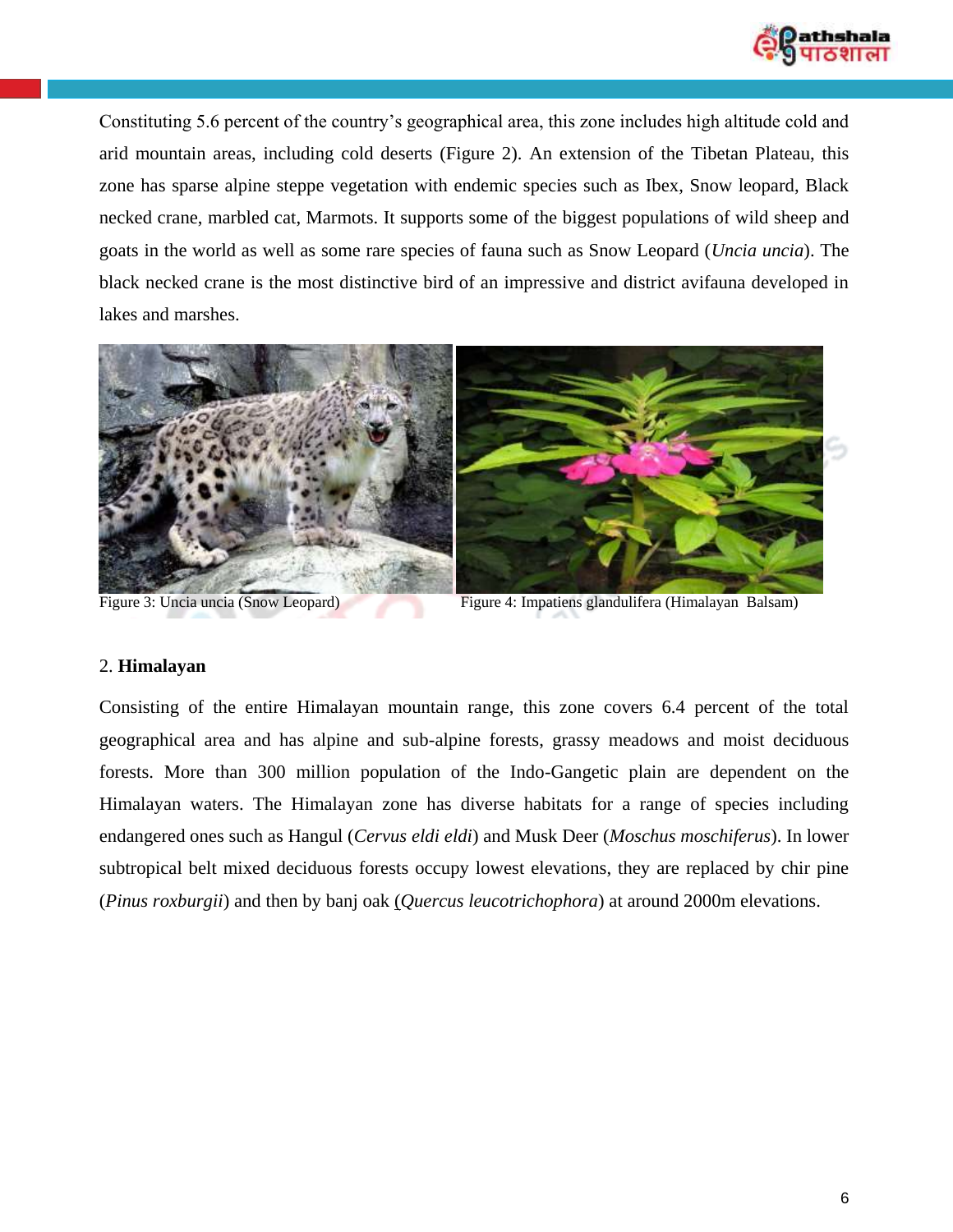



Figure 5: Moschus moschiferus (Musk Deer) Figure 6: Pinus roxburghii (Chir pine)

Photo: J. Goodrich Photo: Steve George

#### 3. **The Indian Desert**

Biogeographically, it is the eastward extension of the Sahara-Arabian desert system which spread through Iran, Afghanistan and Baluchistan to the Thar area on the Indo-Pakistan border. This arid zone falls west of the Aravalli hill range and comprises both the salt and sand deserts of northwestern India. (Figure 2) constituting 6.6 percent of the country's geographical area, this zone also has large expanses of grasslands that support several endangered species such as the Great Indian Bustard (*Ardeotis nigriceps*). The plant species are *Acacia nilotica*, *Prosopis cineraria*, *Salvadora oleoides* and *Tecomella* spp. *Prosopis juliflora* and other species are becoming increasingly widespread.



Photo: Kiran Ghadge Photo: Photo: Photo: Photo: Photo: Photo: Photo: Photo: Photo: Photo: Photo: Photo: Photo: Photo: Photo: Photo: Photo: Photo: Photo: Photo: Photo: Photo: Photo: Photo: Photo: Photo: Photo: Photo: Photo: Figure 7*: Gazella bennettii* (Chinkara) Figure 8: *Acacia nilotica* (Babul)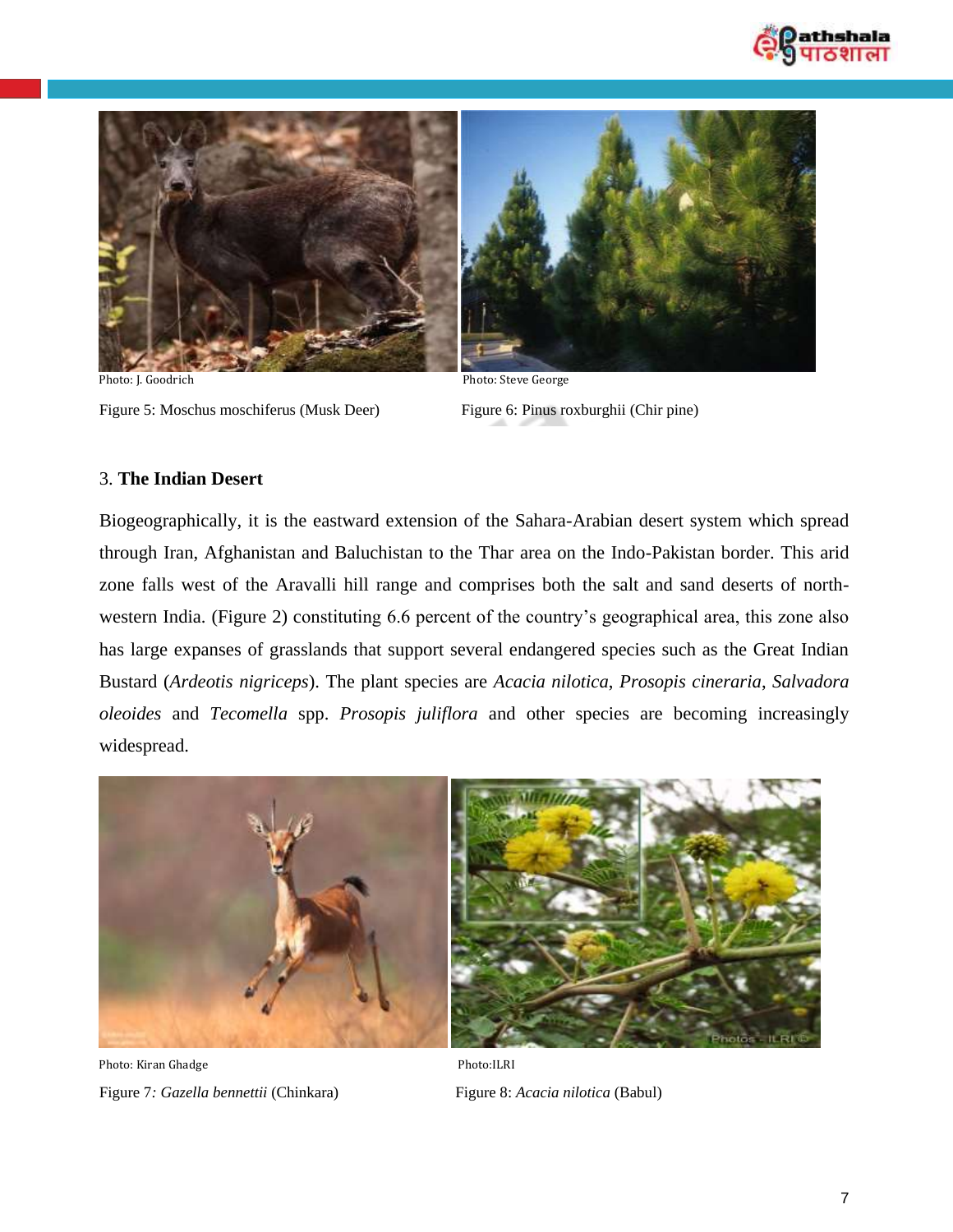

#### 4. **The Semi- Arid**

This zone covers 16.6 percent of the country. Although overall semi-arid, this zone also has several lakes and marshlands. The grasses and palatable shrub layer of this zone support the highest wildlife biomass. Many plant taxa have African affinity: *Acacia*, *Anogeissues*, *Balanites*, *Capparis*, *Grewia*. *Anogeissues pendula* forest community occurs only in this zone, on gentler slopes of the Aravalli and associated hill ranges. The endangered Asiatic Lion (*Panthera leo persica*) is also found in this zone, in the Gir forests of Gujarat (Figure 23A). The largest herbivores are Blackbuck, Chowsingha, Nilgai, and Gazelle. One part of this zone surrounds desert zone of western Gujrat and Rajasthan (Punjab, Haryana, Delhi, Rajasthan and Gujrat) and the other part consists of the rain- shadow areas behind the Western Ghats (Maharastra, Andhra Pradesh, Karnataka and Tamil Nadu).



Figure 9: *Panthera leo persica* (Asiatic Lion) Figure 10: *Anogeissues latifolia* (dhaora)

#### 5. **Western Ghats**

Western Ghats is a mountain range running along the western coast of peninsular India, from Tapti River in the north to Kanyakumari in the south (Figure 1). The moist evergreen forests are most extensive in the Western Ghats. Constituting 4 percent of the country's geographical area, this zone supports tropical evergreen forests that are home to approximately 15,000 species of higher plants, of which around 4,000 (c.27 percent) are endemic. The rainfall is heavy; possibly more than 2,000mm in most areas but can exceed 5,000mm in some areas. Forests have been replaced by tea, coffee, cocoa, rubber, cardamom, chincona and other plantations. There are several endemic faunal species as well, such as the Nilgiri Langur (*Presbytis johnii*) and the Lion-tailed Macaque (*Macaca*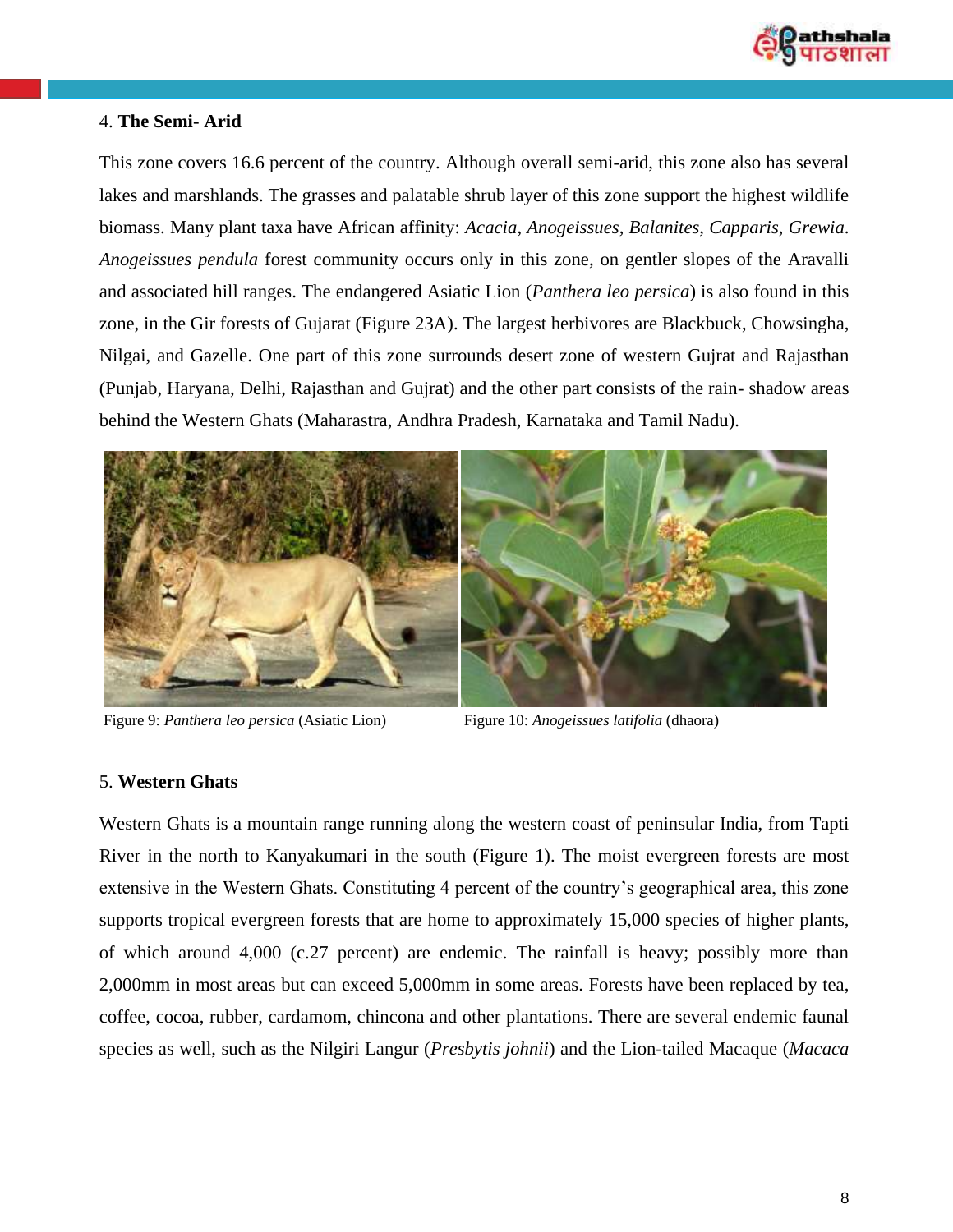

*silenus*). The Malabar grey hornbill is a good indicator of healthy and mature deciduous forest along the Western Ghats.



Figure 11: Macaca silenus (Lion-tailed Macaque) Figure 12: Evergreen forest

#### 6. **The Deccan Peninsula**

This is the largest zone covering as much as 42 percent of the country. The Deccan highlands constitute the principle catchment for a number of South India's main river systems (Narmada, Tapti, Mahanadi, and Godavari). Sal (*Shorea robusta*) and teak (*Tectona grandis*), the precious timber species (Figure 23B). It supports some of the finest forests in India with abundant populations of deer and antelope species such as Chital (*Axis axis*), Sambar (*Cervus unicolor*) and Four-horned Antelope (*Tetracerus quadricornis*). There are small populations of Asian Elephants (*Elephas maximus*) and Wild Water Buffaloes (*Bubalus arnee*) as well (Figure 23A). Gharhial is restricted to some rivers.



Photo: Sandiego.zoo Photo: Keralatourism.org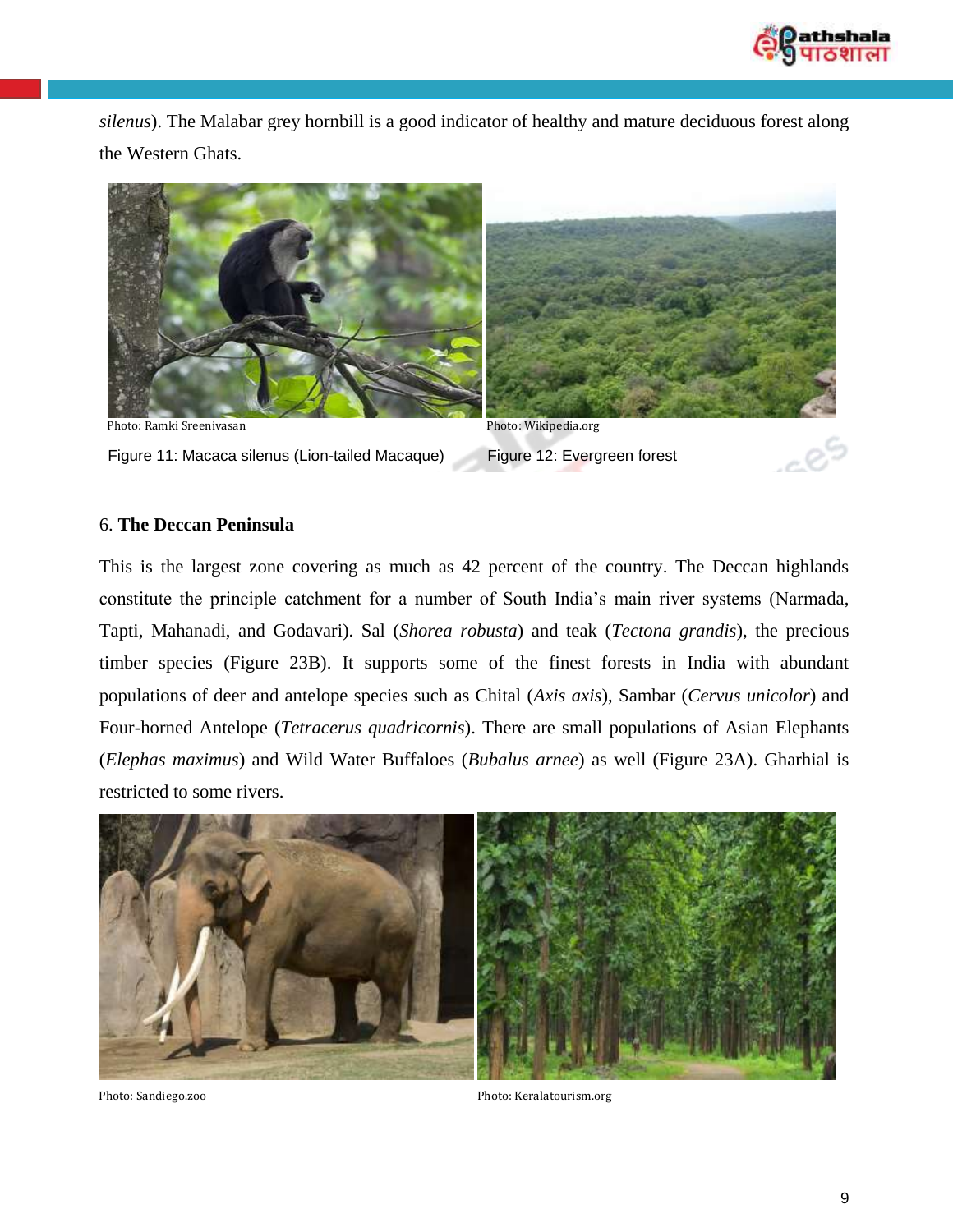

#### 7. **The Gangetic plain**

This is one of largest zones in India, stretching from Yamuna river eastwards across Uttar Pradesh, Bihar, West Bengal and coastal plains of Orissa (Figure 1). This represents one of the main fertile areas. This flat alluvial zone is topographically fairly homogenous and constitutes 10.8 percent of the country's geographical area. This zone supports many large and charismatic mammals such as One-horned Rhinoceros (*Rhinoceros unicornis*), Asian Elephant and Wild Water Buffalo. Other characteristic fauna includes Swamp Deer (*Cervus duvauceli*), Hog Deer (*Axis porcinus*) and Hispid Hare (*Carprolagus hispidus*). Sal (*Shorea robusta*) forest represents potential vegetation along the Himalaya and mixed dry deciduous forests in plains. Western areas hold relict populations of Rhino, Elephant, Buffalo, Swamp deer, etc



Photo: Maggiemcneill Photo: Jharkhand biodiversity board Figure 15: Rhinoceros unicornis (Rhinoceros) Figure 16: Shorea robusta (Sal)

#### 8. **Coasts**

The coastal zone constitutes 2.5 percent of the geographical area and covers beaches, mangroves, mud flats, coral reefs and marine angiosperm pastures. Sundarbans shared with Bangladesh is the largest contiguous mangrove area in the world. The Lakshadweep Islands having a biodiversity rich reef lagoon system are also included in this zone. The fauna are Dungdong, Hump-back dolphin of turbid estuarine waters, varied turtles, especially Batagur basker of Sunderbans estuary and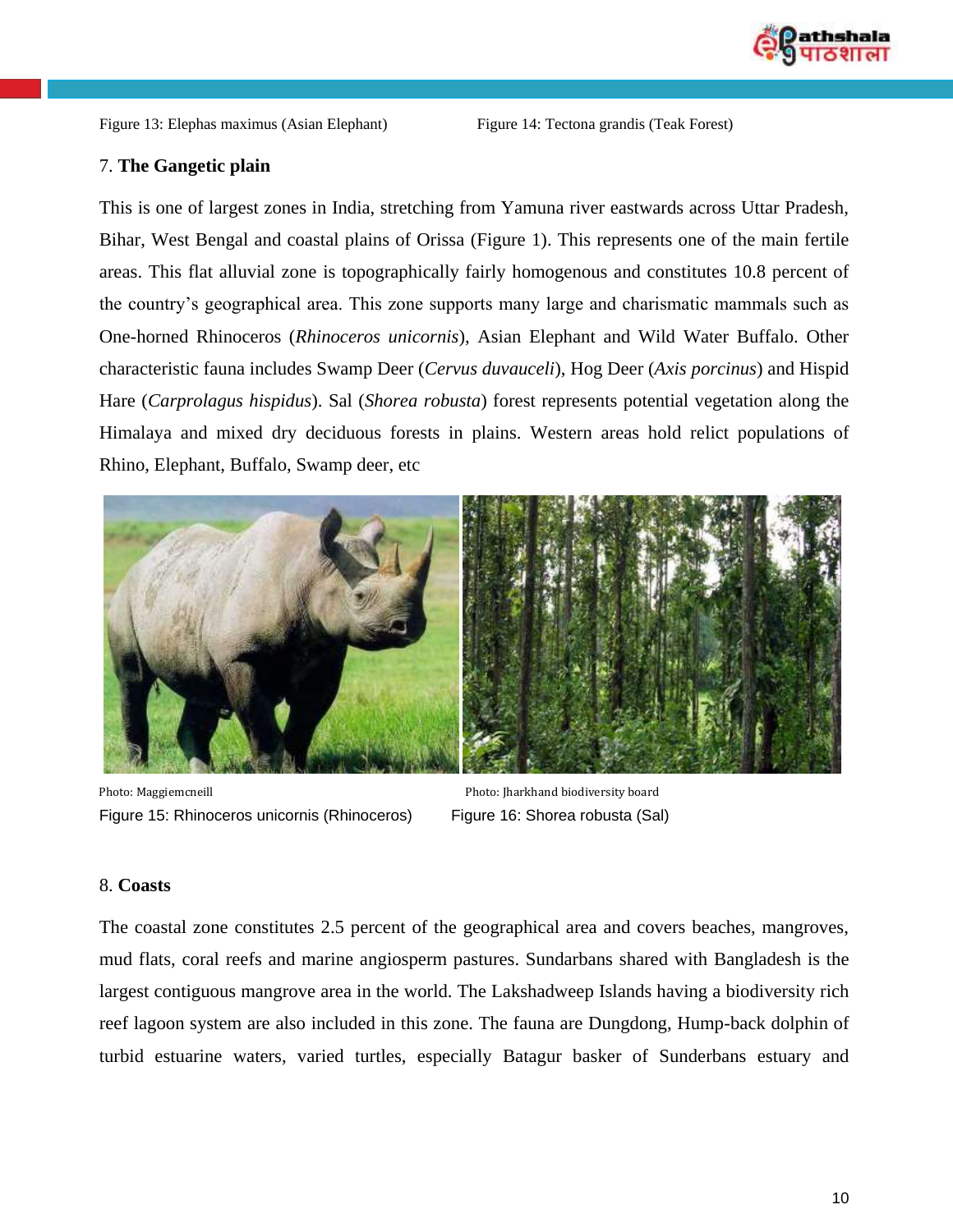



Photo: Telegraph.co.uk Photo: Laura sinpetru Figure 17: Sousa teuszii (Hump-back dolphin) Figure 18: Mangrove forest

#### 9. **North- East**

It is one of the richest in communities, in species and is characterized by diverse habitats and longterm geological stability. The North-East zone covers 5.2 percent of India's geographical area. There are significant levels of endemism in all floral and faunal groups. It is only in the north-east that the full richness of the large herbivore fauna typical of alluvial grasslands can still be found: rhinoceros, buffalo, elephant, swamp deer, hog deer, pygmy hog and hispid hare. The region represents an important fly away for waterfowl and other herds seasonally migrating.



Photo: Shergarh.com Photo: Floralpin.de

Figure 19:Rucervus duvaucelii (Swamp deer) Figure 20: Cypripedium parviflorum (Yellow lady's slipper orchid)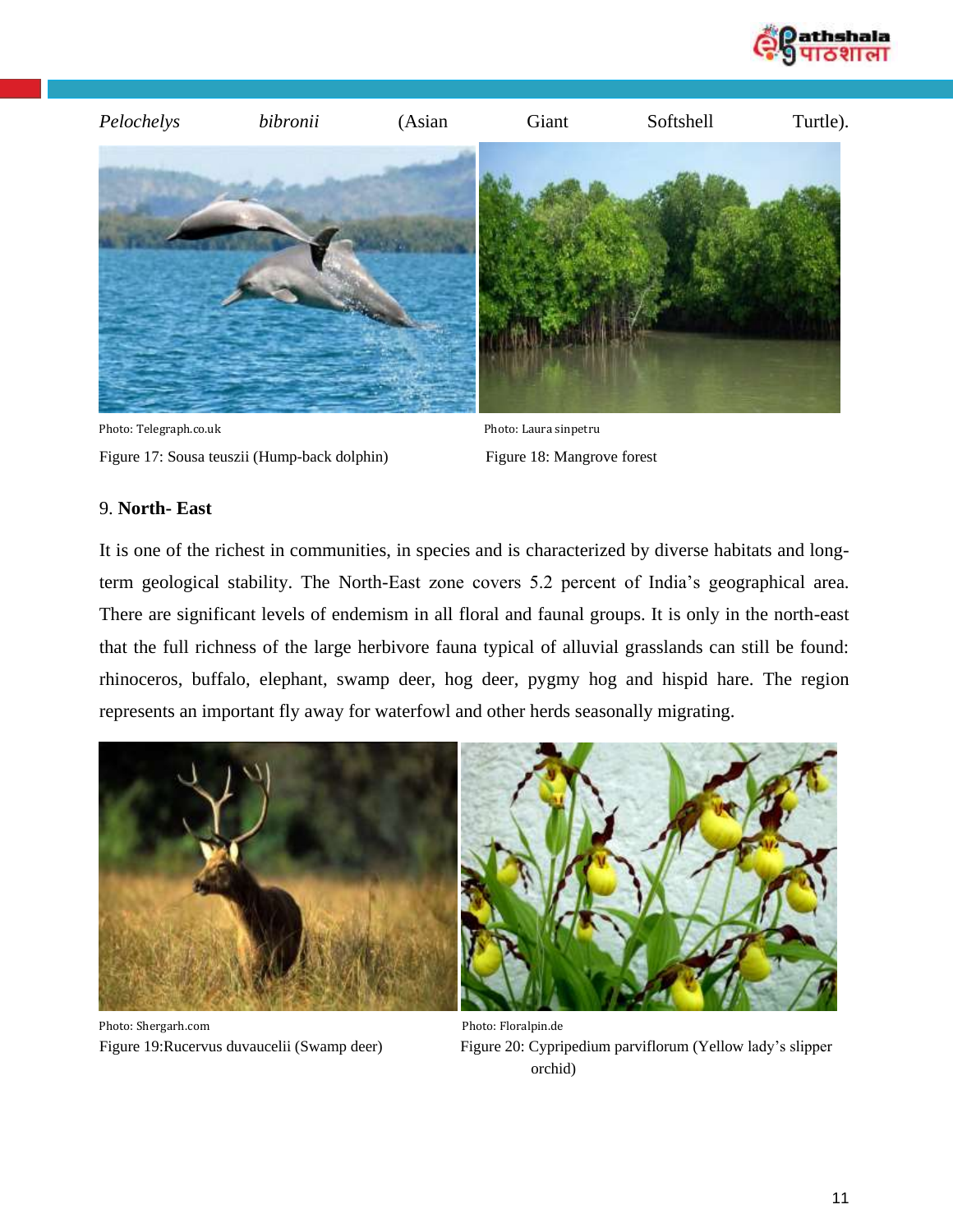

#### 10. **The Islands**

Although this zone covers only 0.3 percent of the country's geographical area, it is nonetheless important from the biodiversity perspective. The Andaman and Nicobar Islands have some of India's finest tropical evergreen moist forests and show high degree of endemism in flora and fauna. The importance of this zone is its species richness and endemism of plants and birds. Because of isolation of islands and their relatively small size, mammal fauna is poor. Most species are of rodents and mammals.



Photo: James A. Foley Photo: Gielenaroma.nl<br>
Figure 22: Dipteroc

Figure 21: Coral community Figure 22: *Dipterocarpus turbinatus (*Garjan)